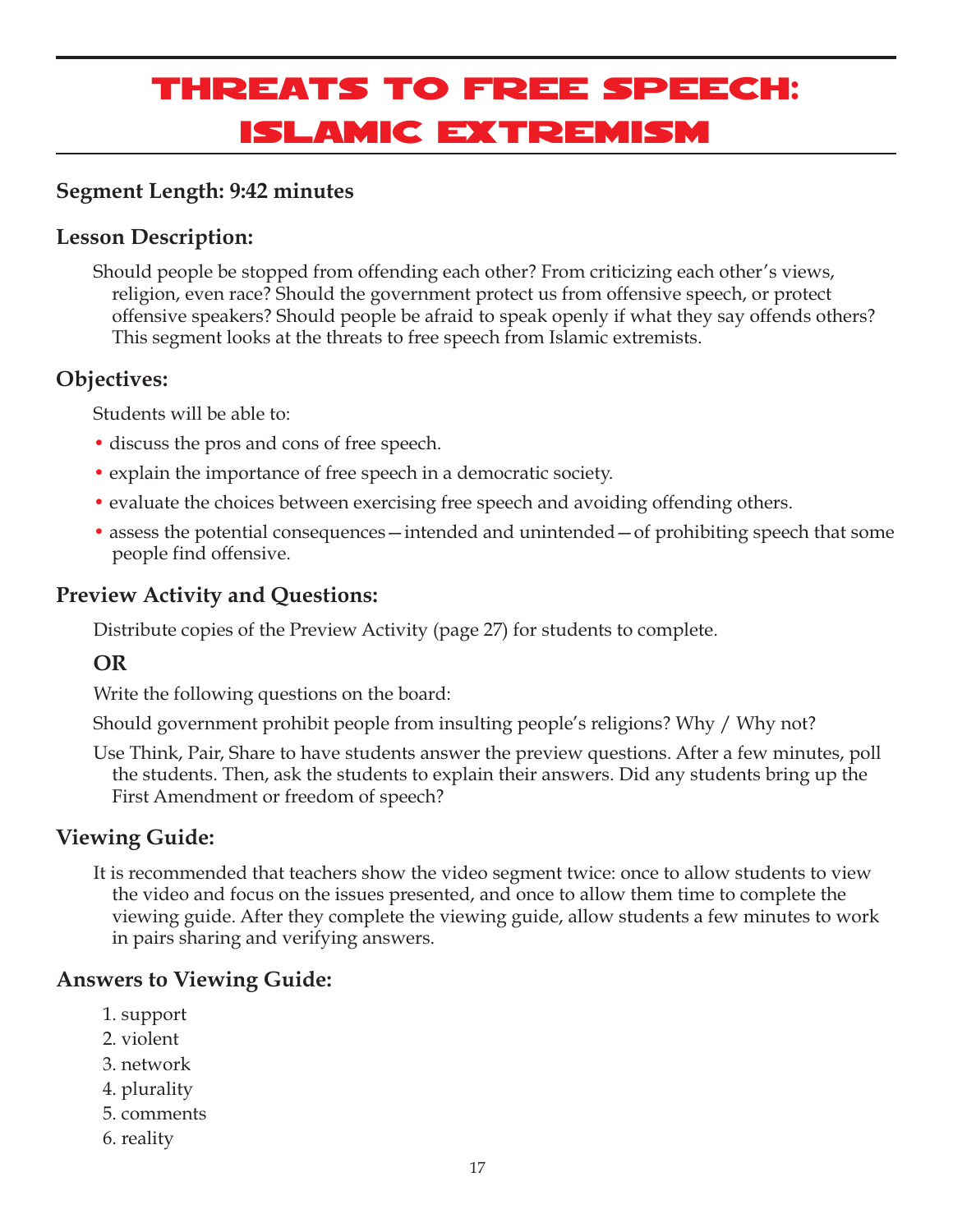| Name         |                                                    | Dair                                               |
|--------------|----------------------------------------------------|----------------------------------------------------|
| <b>Class</b> | $\mathbf{D}$ <sub>and</sub> $\mathbf{I}$<br>$\sim$ | <b>Contract Contract Contract Contract</b><br>سمعك |

## **Threats to Free Speech: Islamic Extremism Viewing Guide**

## **Directions: As you watch the video, fill in the blanks with the correct words.**

- 1. I don't want to be killed, either. But I want to \_\_\_\_\_\_\_\_\_\_\_\_ free speech.
- 2. There are almost two billion Muslims in the world and most are not \_\_\_\_\_\_\_\_\_\_
- 3. So, South Park criticizes everybody. Right. They're grossly offensive about everybody and it's fine, but they made a mild—the very mildest—pathetic, dweebiest, pansiest Muhammad joke you can imagine, and the \_\_\_\_\_\_\_\_\_\_\_\_ yanked the episode.
- 4. But polls show a \_\_\_\_\_\_\_\_\_\_\_\_ of Americans now support laws that would ban "hate speech."
- 5. There are people that could be incited to violence because of her \_\_\_\_\_\_\_\_\_\_\_.
- 6. You can put your head in the sand as deep as you like but if you are confronted with a grim \_\_\_\_\_\_\_\_\_\_\_\_ like this—people murdering in the name of their God, murdering in the name of their holy book—the more you stick your head in the sand, the bigger the problem gets.

## **Now, take a few moments to reflect on the video and answer the question below:**

What are your initial reactions to the video segment you just watched?

| Is it ever justifiable to physically harm people for what they say or draw?                  |
|----------------------------------------------------------------------------------------------|
|                                                                                              |
|                                                                                              |
| Who is at fault: the people drawing cartoons of Muhammad and criticizing Islam or the people |
|                                                                                              |
|                                                                                              |

\_\_\_\_\_\_\_\_\_\_\_\_\_\_\_\_\_\_\_\_\_\_\_\_\_\_\_\_\_\_\_\_\_\_\_\_\_\_\_\_\_\_\_\_\_\_\_\_\_\_\_\_\_\_\_\_\_\_\_\_\_\_\_\_\_\_\_\_\_\_\_\_\_\_\_\_\_\_\_\_\_

\_\_\_\_\_\_\_\_\_\_\_\_\_\_\_\_\_\_\_\_\_\_\_\_\_\_\_\_\_\_\_\_\_\_\_\_\_\_\_\_\_\_\_\_\_\_\_\_\_\_\_\_\_\_\_\_\_\_\_\_\_\_\_\_\_\_\_\_\_\_\_\_\_\_\_\_\_\_\_\_\_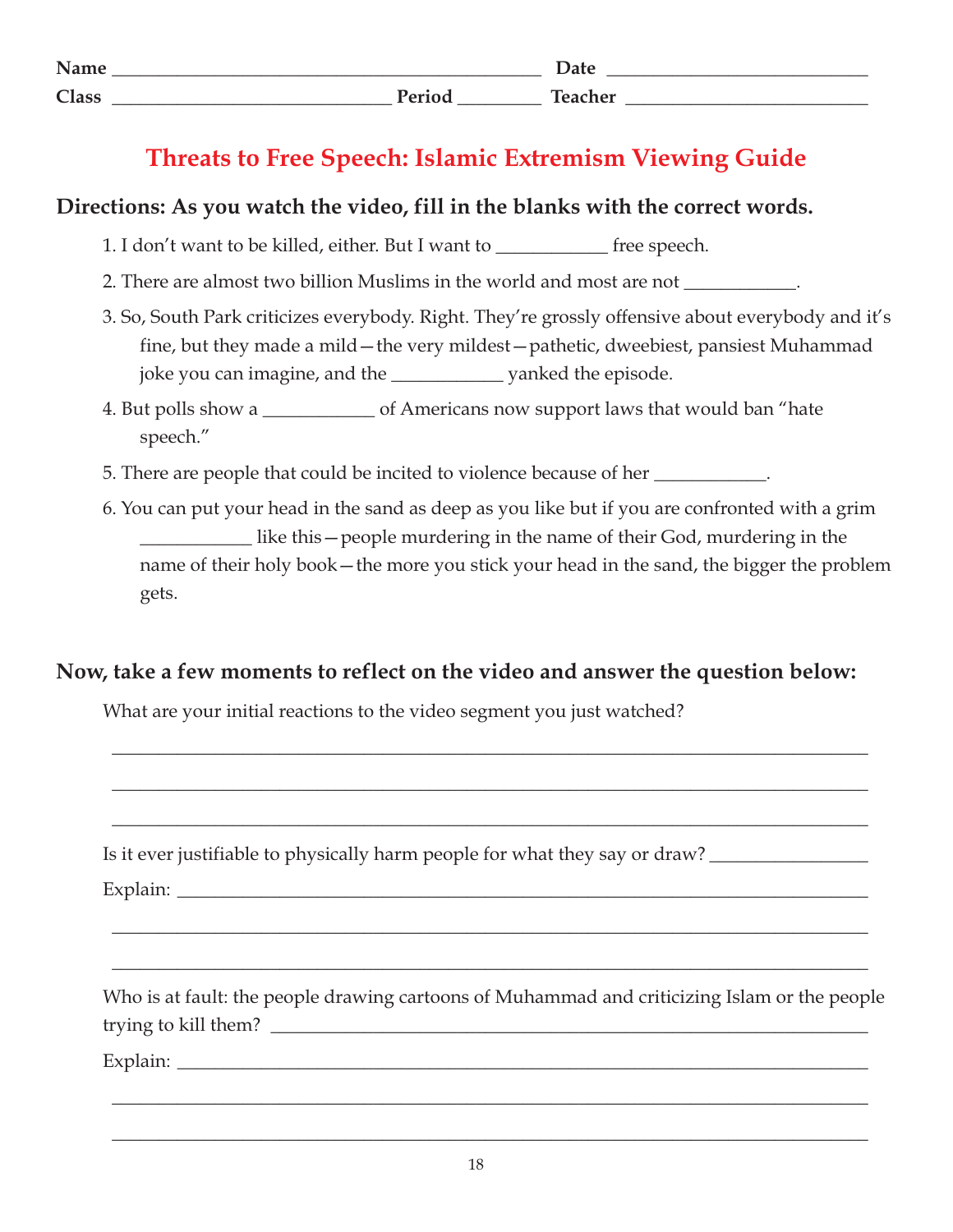## **Discussion and Analysis:**

- 1. Is the concept of free speech old fashioned? Should we adapt it for modern times? If so, how?
- 2. Should there be limits to freedom of speech? If so, what should those limits be?
- 3. Isn't free speech just a recipe for hurting other people's feelings?
- 4. What if people were insulting your religion? How would you react? How should you react?
- 5. Should there be exceptions to free speech when it comes to other people's religions or ethnicities? For what other categories should there be exceptions to free speech? Physical appearance? Accents? Hair length? Where does it stop?
- 6. In the video segment, we learned that Dutch filmmaker Theo Van Gogh was killed because his film, *Submission*, criticized Islam's treatment of women. If a religion advocates practices that some people think are unfair, should people criticize that or should they refrain from commenting because it is a religion?
- 7. Was Theo Van Gogh trying to help women or was he trying to criticize a religion? Does it matter?
- 8. What about the cartoonists who drew images of Muhammad: Should anything happen to them? Should they be stopped? Should they be killed?
- 9. Should a Draw Muhammad contest in Texas have been allowed? If not, what reason would you give for not allowing it?
- 10. Is hate speech free speech?
- 11. Should freedom of speech and freedom of the press be based on how others might react, or should free speech be accepted as a fundamental part of being a citizen of our country?
- 12. If the government used the term "hate speech laws," would people be more likely to support them? Would you? Does the term "hate speech" seem clear? Is it possible that hate speech can be interpreted differently and be used to prohibit expressing unpopular opinions that might not be hate-based? Can you give an example?
- 13. Mark Steyn was brought before the Canadian Human Rights Commission and the British Columbia Human Rights Tribunal for a column he wrote, "The Future Belongs to Islam." Could that happen in America? Should it? Should any country have rules that interfere with freedom of the press? Why / Why not?
- 14. Why are freedom of speech and freedom of the press important in a democracy? How are they important in political debate?
- 15. If we stop news agencies from reporting on offensive topics, what will happen to freedom of the press?
- 16. If offensive speech is prohibited, how will we criticize our elected officials, our government? How would candidates be able to run for office, if some of their ideas can be deemed "offensive" and thus prohibited?
- 17. There are often unintended consequences to government actions. What unintended consequences might occur if governments prohibit speech that is deemed offensive or hurtful?
- 18. If we can ban offensive speech, can't some people claim that ideas they disagree with are offensive just to stop others from expressing their views?
- 19. In the "old days," children were taught the nursery rhyme: "Sticks and stones may break my bones, but names will never hurt me." What does that mean? Is it true? How has society changed?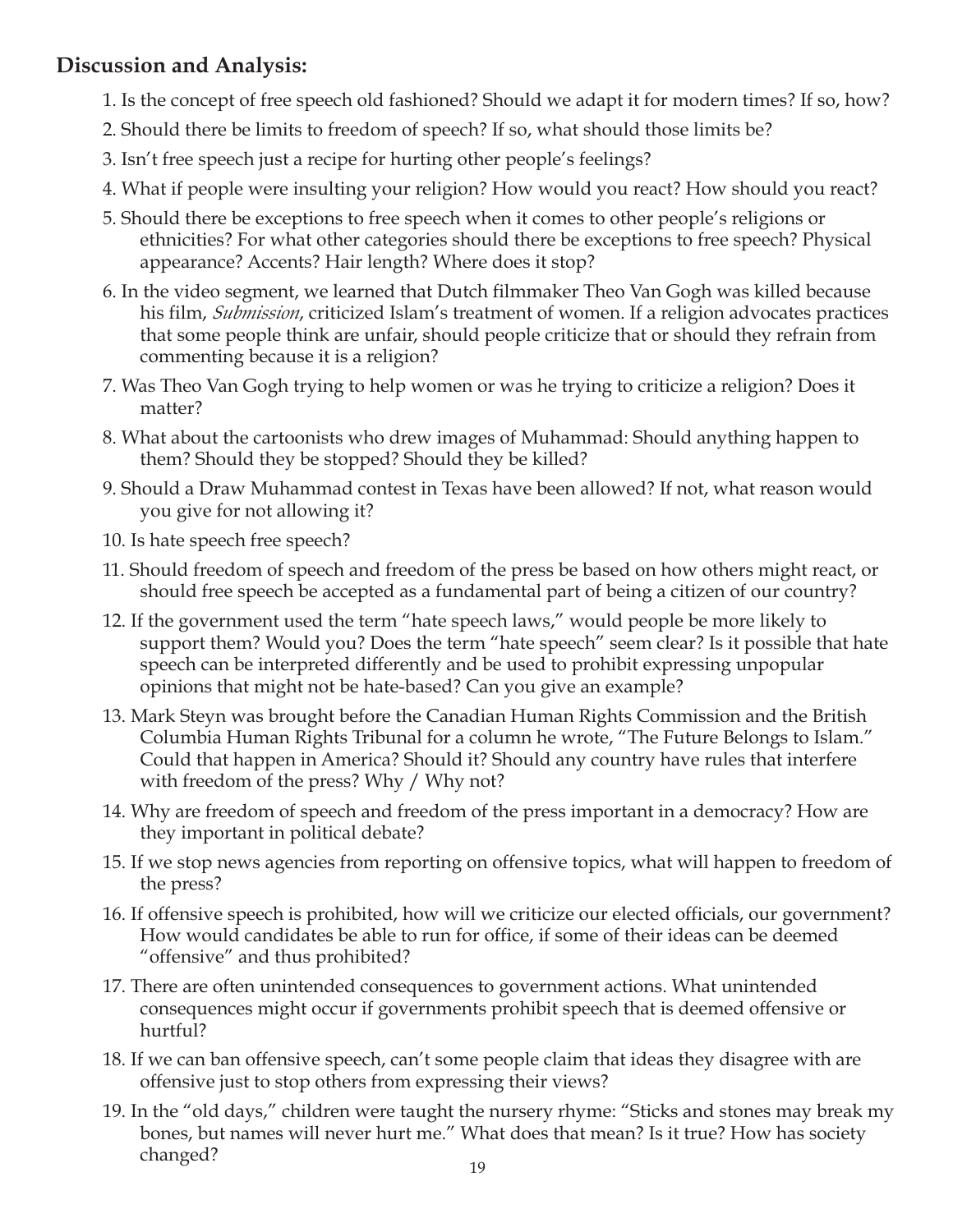- 20. If we are concerned about offensive speech, would the line, "A bullet a day keeps the infidel away," be offensive? Should we do anything about that?
- 21. If we didn't allow people to be offensive—to make offensive comments—who would get to decide what's offensive? Can we get all people to agree about what's offensive speech and what isn't?
- 22. What about songs with offensive lyrics? Should they be banned? Who gets to decide which lyrics are offensive and which ones aren't?
- 23. Should all laws be objective, based on fact, or can some be based on the opinions of others? For example, should government be allowed to ban words that some people find offensive?
- 24. What are our First Amendment rights? Are there any First Amendment issues here?
- 25. Isn't it good to be kind to one another? So what's wrong with a law that requires that?

## **Discuss These Lines from the Video:**

- 1. We Americans, we speak pretty freely. We trash politicians, celebrities, each other...
- 2. We have the right to express ourselves.
- 3. Because if we stop drawing Muhammad, we become a little more unfree.
- 4. The satire magazine *Charlie Hebdo* wanted to support free speech, too. But then terrorists killed 10 journalists and cartoonists.
- 5. All over the world people are killed for criticizing Islam.
- 6. Roula Allouch speaks for CAIR, the Council on American-Islamic Relations. She says that no one should draw Muhammad, because it's offensive to depict the prophet.
- 7. It's a cornerstone of Islam for a person to have the right to freedom of speech and to freedom to express themselves.
- 8. It's only Muslims who seem to be doing the killing over speech.
- 9. There are almost two billion Muslims in the world and most are not violent.
- 10. Molly Norris wanted to start a Draw Muhammad Day to protest this censorship. Then she got death threats. So, she's disappeared.
- 11. Wanting to pick a fight with Islam is insane. Why would you want to make them hate you?
- 12. You can put your head in the sand as deep as you like, but if you are confronted with a grim reality like this—people murdering in the name of their God, murdering in the name of their holy book—the more you stick your head in the sand, the bigger the problem gets.

## **Quotes for Discussion:**

*I disapprove of what you say, but I will defend to the death your right to say it.*

## **—Evelyn Beatrice Hall (Voltaire biographer)**

*I don't feel as though I'm killing someone with a pen. I'm not putting lives at risk. When activists need a pretext to justify their violence, they always find it.*

#### **—Jacob Weisberg**

*If my good friend Dr. Gasbarri says a curse word against my mother, he can expect a punch. It's normal. You cannot provoke. You cannot insult the faith of others. You cannot make fun of the faith of others.*

**—Pope Francis**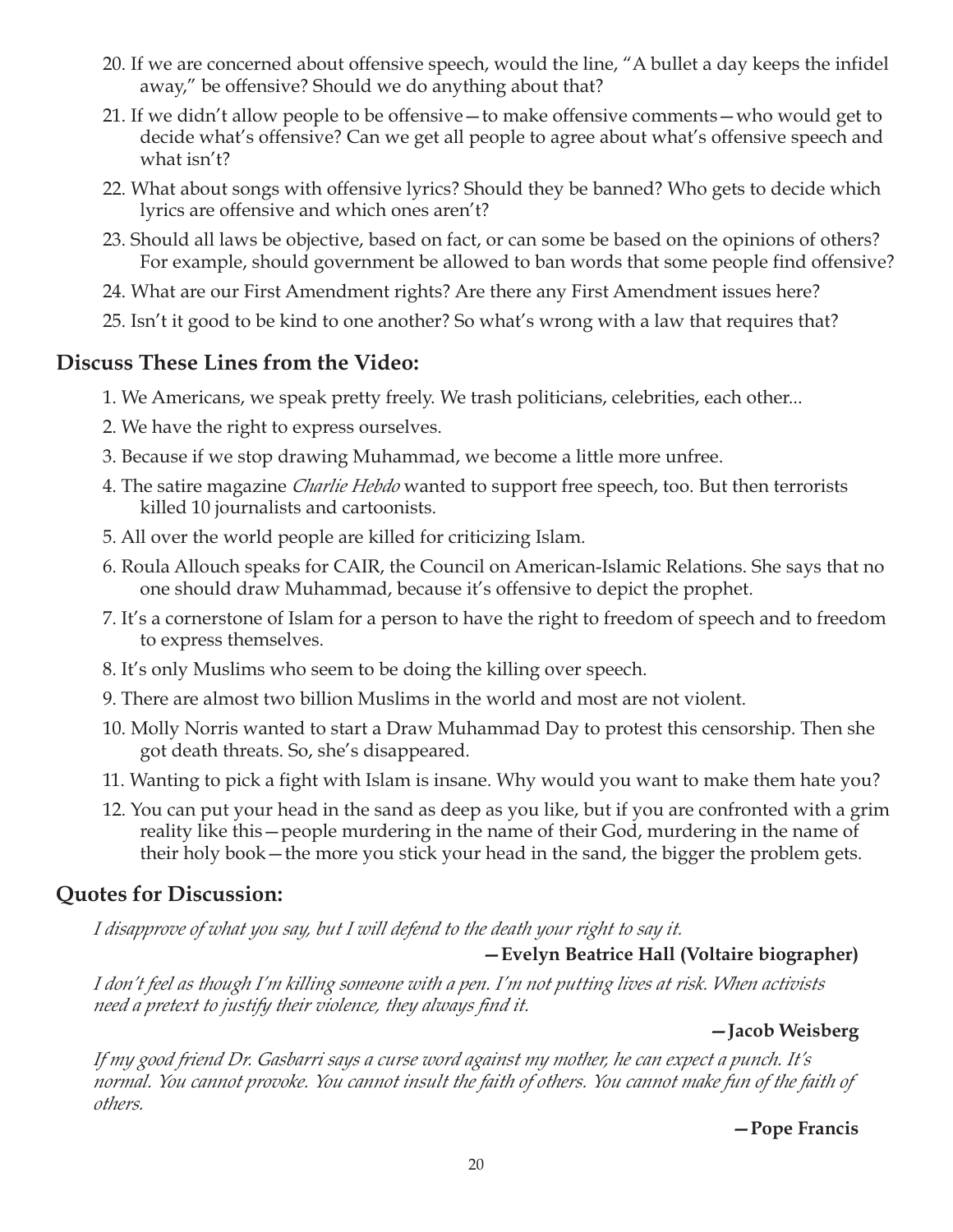21

*We should treat people like the Charlie Hebdo attackers as what they are: monsters who kill both for the simple sake of killing and to provoke exactly the sort of religious conflict that mosque-attackers are indulging. And we should treat Muslims as what they are: normal people who of course reject terrorism, rather than as a lesser form of humanity that is expected to denounce violence every time it happens.*

#### **—Max Fisher**

*The word "Islam" means "peace." The word "Muslim" means "one who surrenders to God." But the press makes us seem like haters.*

## **—Muhammad Ali**

*The publication of the drawings cannot be considered freedom of speech.*

#### **—Ekmeleddin Ihsanoglu**

*The First Amendment was designed to protect offensive speech, because nobody ever tries to ban the other kind.*

#### **—Mike Godwin**

*Religion, a medieval form of unreason, when combined with modern weaponry becomes a real threat to our freedoms.*

#### **—Salman Rushdie**

*The new UN resolution should prohibit defamation of all prophets and faiths.*

#### **—Ekmeleddin Ihsanoglu**

*But there is also no question that the free speech clause protects a wide variety of speech that listeners may consider deeply offensive, including statements that impugn another's race or national origin or that denigrate religious beliefs.*

#### **—Samuel Alito**

*If we don't believe in freedom of expression for people we despise, we don't believe in it at all.* **—Noam Chomsky**

*The only valid censorship of ideas is the right of people not to listen.*

#### **—Tommy Smothers**

*The question in every case is whether the words used are used in such circumstances and are of such a nature as to create a clear and present danger that they will bring about the substantive evils that Congress has a right to prevent. It is a question of proximity and degree.*

## **— Justice Oliver Wendell Holmes, Jr., in** *Schenck v. United States***, 1919**

*Restriction of free thought and free speech is the most dangerous of all subversions. It is the one un-American act that could most easily defeat us.*

#### **—William O. Douglas**

*Fear of serious injury alone cannot justify oppression of free speech and assembly. Men feared witches and burnt women. It is the function of speech to free men from the bondage of irrational fears.*

#### **—Louis D. Brandeis**

*Free speech is intended to protect the controversial and even outrageous word; and not just comforting platitudes too mundane to need protection.*

#### **—Colin Powell**

*[The] First Amendment does not recognize exceptions for bigotry, racism, and religious intolerance or matters some deem trivial, vulgar, or profane.*

#### **— United States District Court for the Eastern District of Virginia**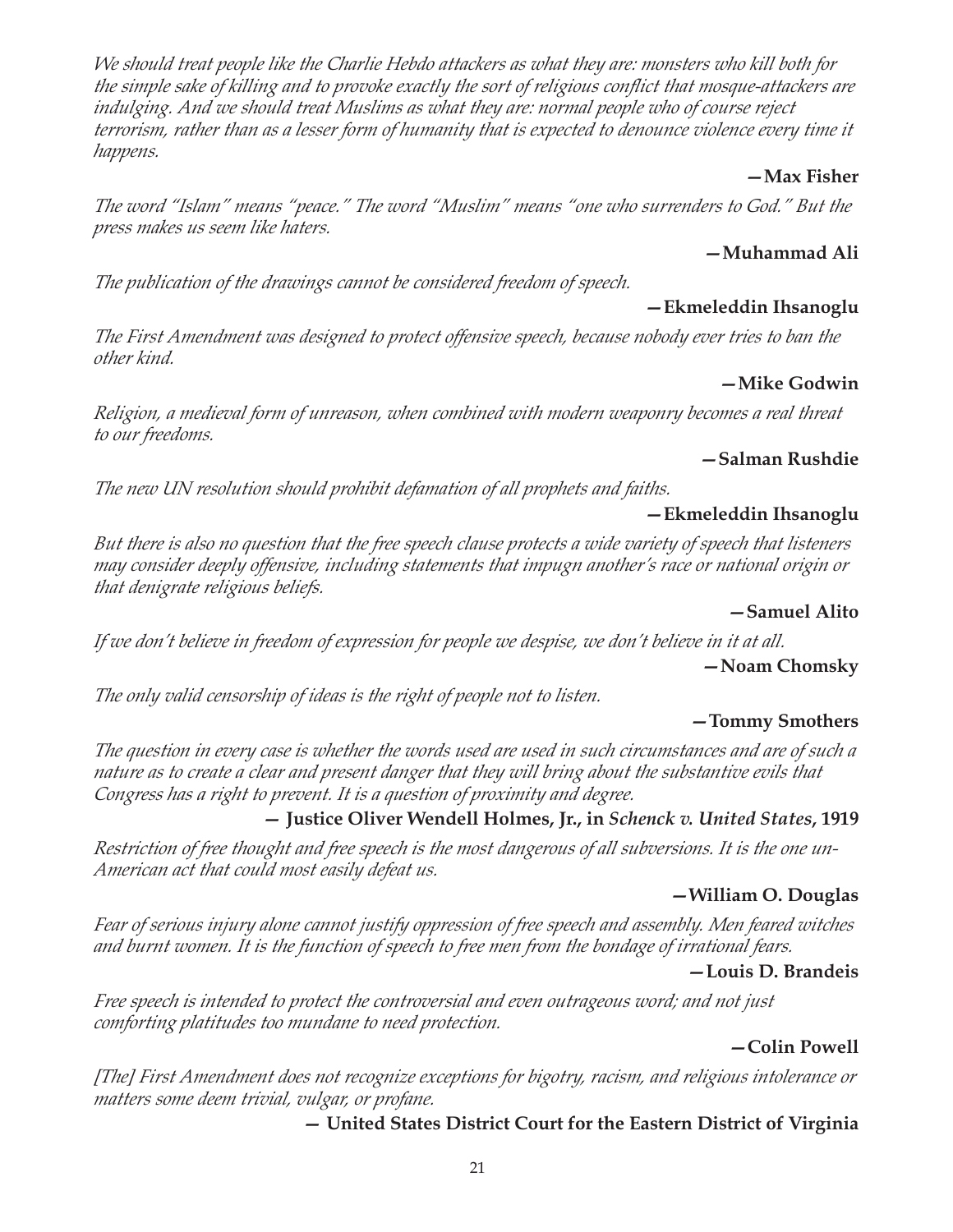*Free speech is for everyone. If we let officials suppress an unpopular religious view based on hurt feelings or because someone might be offended, free speech becomes meaningless.*

#### **—Glenn Katon, ACLU of Florida**

*That which cannot be formulated into an objective law, cannot be made the subject of legislation—not in a free country, not if we are to have a government of laws and not of men. An undefinable law is not a law, but merely a license for some men to rule others.*

**—Ayn Rand, "Vast Quicksands" in The Objectivist Newsletter**

## **Quotes from signs at an Islamist demonstration in London, 2006:**

*"Kill those who insult the Prophet Muhammad" "Behead those who insult Islam" "Massacre those who insult Islam" "Butcher those who mock Islam" "Be prepared for the real holocaust" "Exterminate those who slander Islam" "Freedom go to hell" "Europe is the cancer—Islam is the answer"*

## **Activities:**

- 1. After showing the video and discussing it in class, have students complete the Pros & Cons graphic organizer (page 28) or the Flow Chart graphic organizer (page 29) as an individual or group activity, or for homework.
- 2. Research the 2015 Charlie Hebdo massacre in France. Be sure to discover the causes of it, who did it and why, and the results of the attack. Present your findings in a slideshow. (See links in the Resources section for help in preparing effective slideshows.)
- 3. Research and write a report about the film, Submission, and the killing of its producer, Theo Van Gogh.
- 4. Danish Cartoonist Lars Vilks has been the target of numerous assassination attempts. Research him, the reason for the attempted assassinations, and the numerous attempts on his life, and report back to the class in an oral report. (See link in the Resources section for a guide to speaking to a class.)
- 5. Research and write a biography of Molly Norris, who went into hiding after death threats as a result of her cartoon about an Everybody Draw Muhammad Day. (See links in the Resources section for help writing a biography.) http://freemollynorris.org
- 6. Use the YouGov website to research polls about free speech. What did the polls specifically ask? What were the results? Report your findings to the class in a slideshow. (See links in the Resources section for help in preparing effective slideshows.)
- 7. Conduct a classroom debate on the topic: Islamic Extremism: A Threat to Free Speech? To get students to look at the debate from a different perspective, consider having them argue from a view with which they disagree. Students should be given time to research their position prior to debating. (See link in the Resources section for a guide to conducting classroom debates.)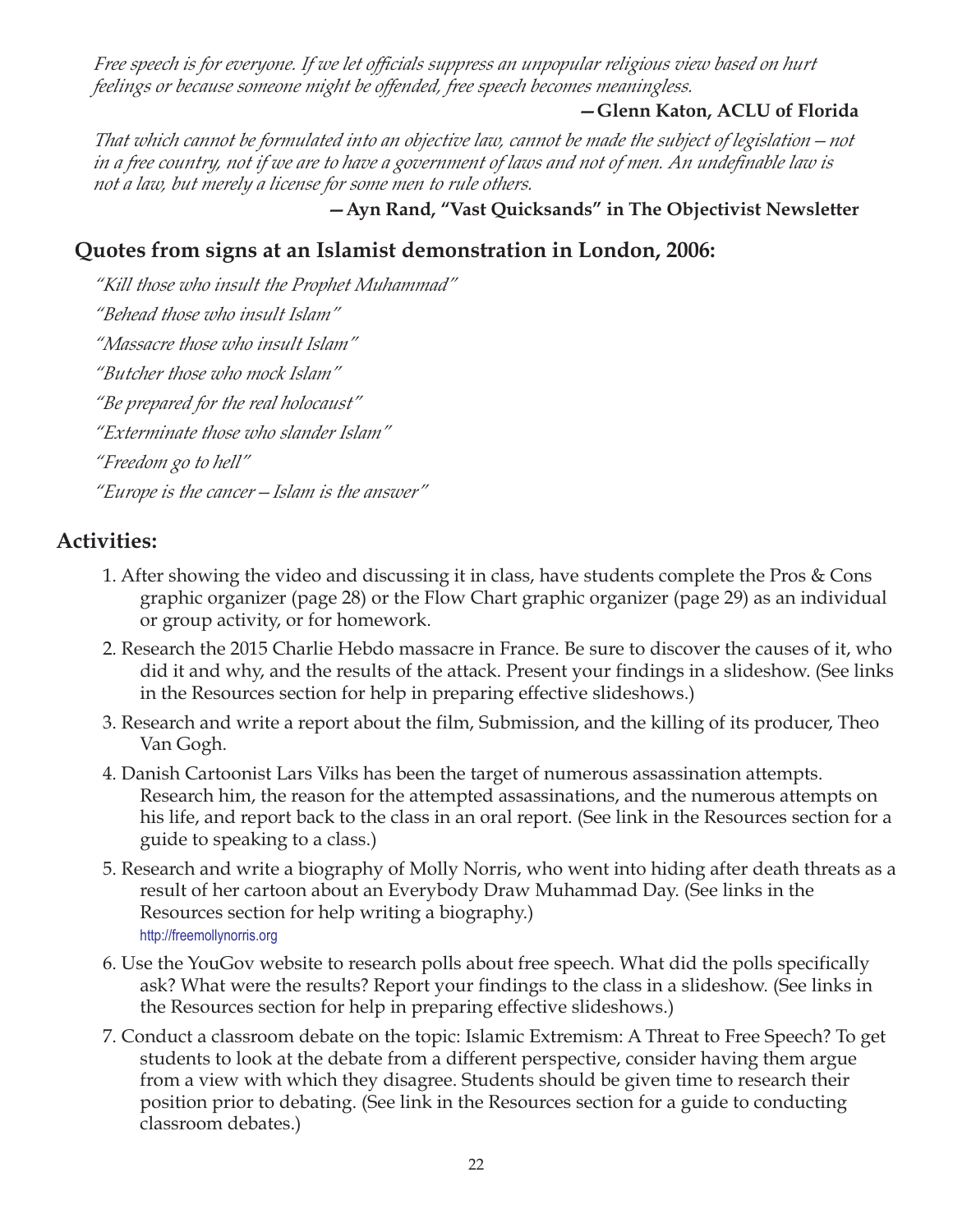- 8. Research Mark Steyn and his case before the Canadian Human Rights Commission and the British Columbia Human Rights Tribunal. As part of the research, read the article he wrote, "The Future Belongs to Islam." Either write a report or present your findings to the class in a talk. (See link in the Resources section for a guide to speaking to a class.) http://www.macleans.ca/culture/the-future-belongs-to-islam/
- 9. Research and report on the 2015 Draw Muhammad contest and subsequent shooting in Texas.
- 10. In a five-paragraph persuasive essay, argue for or against limits on free speech to appease people who are offended. Make sure to include your thesis statement in your introduction, and in one of your body paragraphs, explore the opposition's argument and the reasons you think they are wrong. (See links in the Resources section for help writing persuasive essays.)
- 11. The attempt to silence critics of Islam has been called an extreme version of the heckler's veto. What is the heckler's veto, and how does it relate to the video? How is this appropriate or inappropriate behavior? Is there any similarity between bullying and the attempt by Islamic extremists to stop people they disagree with from speaking or publishing? Research heckler's veto and write an essay that answers these questions.
- 12. Just because we might be allowed to be offensive does not mean we should be. Draw a poster advocating—but not mandating—inoffensive speech. Be sure to clearly specify what inoffensive speech is and why people should try to be inoffensive in their communications with others.
- 13. Create a political cartoon or poster about the attempts by Islamic extremists to prohibit what they consider to be insults to their religion or about a response to those attempts.
- 14. Research and write a report about CAIR, the Council on American Islamic Relations. What is their mission? What activities so they participate in or sponsor? What educational outreach do they provide?
- 15. The creators of *South Park* wrote the Tony Award winning Broadway musical, *The Book of Mormon*. Research the *South Park* episodes that include references to Muhammad and the play. Are there any double standards there? What have been the responses by Mormon leaders to the play? Write an essay in which you compare and contrast the shows and the play, and the responses to them.
- 16. What European countries have laws against denying the Holocaust? Why do those laws exist? Is that the best way to oppose offensive speech? How might the Holocaust deniers be discredited rather than jailed?
- 17. Write a dialog between a person who supports free speech and a person who does not.
- 18. Research the issues in the Westboro Baptist Church case, *Snyder v. Phelps*. Summarize the issues and report on the Supreme Court's decision. What was the basis for the Court's decision? Compare and contrast this case to what you saw in the video.
- 19. Produce a "man-on-the-street" video in which you ask people what they know about the Charlie Hebdo and the Muhammad cartoons. (See links in the Resources section for help in producing man-on-the-street videos.)
- 20. Write a letter to the head of a media company or daily newspaper expressing your views about publishing Muhammad cartoons or other material that might be considered insulting or offensive.
- 21. Read one of the articles in the Resources section and either write a summary or take Cornell Notes. (See links in the Resources section for help in taking Cornell Notes.)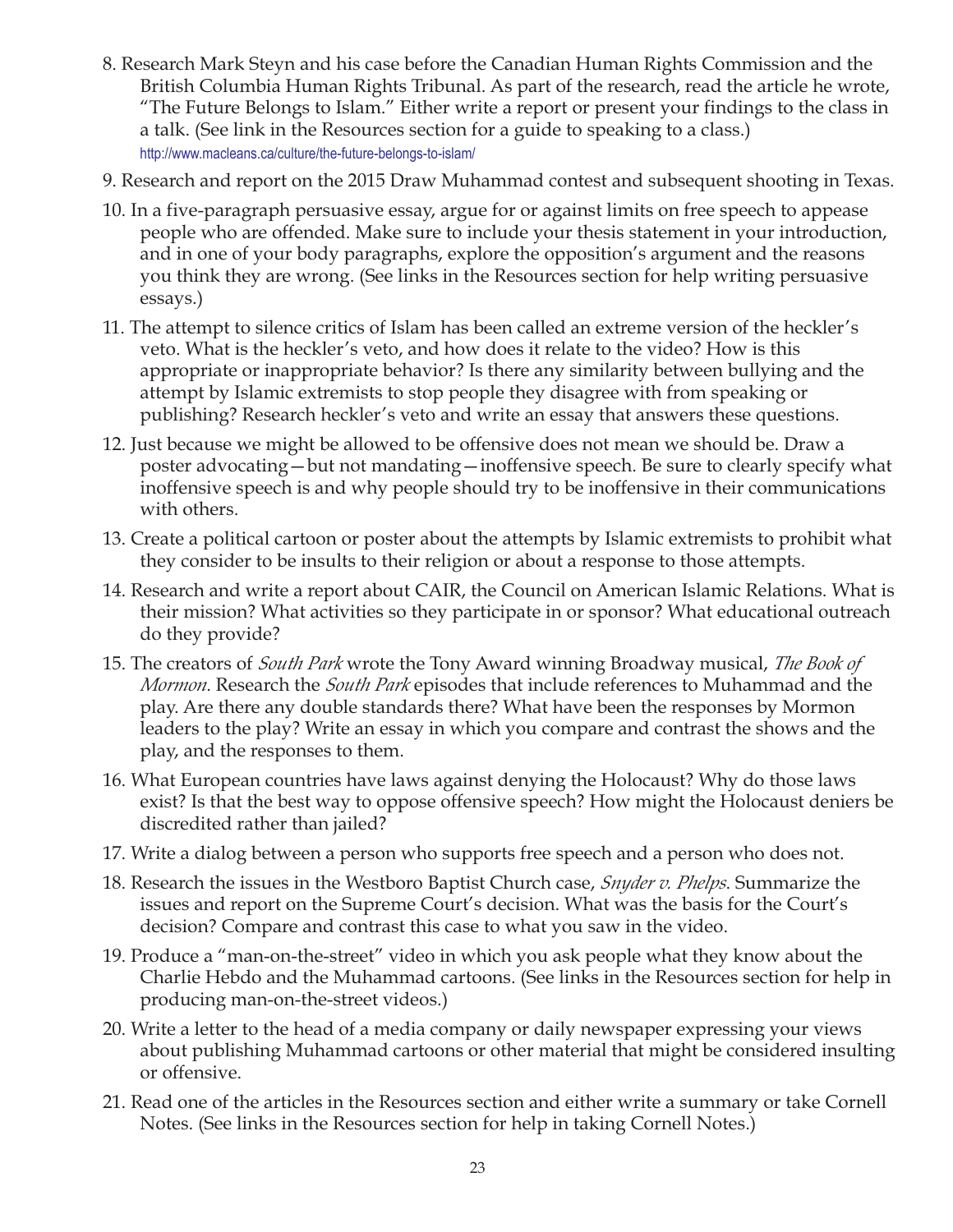22. Read and write a book report about one of the books in the Resources section.

## **Resources:**

| Think, Pair, Share<br>A brief explanation of the Think, Pair, Share instructional strategy, with examples:<br>http://www.readingquest.org/strat/tps.html                                                                                         |
|--------------------------------------------------------------------------------------------------------------------------------------------------------------------------------------------------------------------------------------------------|
| A video explanation of Think, Pair, Share:<br>https://www.teachingchannel.org/videos/think-pair-share-lesson-idea                                                                                                                                |
| Conducting classroom debates:<br>http://712educators.about.com/cs/lessonsss/ht/htdebate.htm<br>http://www.edu.gov.mb.ca/k12/cur/socstud/frame_found_sr2/tns/tn-13.pdf<br>http://busyteacher.org/7245-conducting-class-debate-essential-tips.html |
| How to produce a man-on-the-street interview:<br>http://onemarketmedia.com/2009/02/16/seven-ideas-to-help-get-the-most-out-of-a-man-on-the-street-interview/<br>http://watchdogwire.com/blog/2014/08/25/man-on-the-street-interview-tipsheet/    |
| How to write a biography:<br>http://www.infoplease.com/homework/wsbiography.html<br>http://homeworktips.about.com/od/biography/a/bio.htm                                                                                                         |
| How to write a book report:<br>http://www.infoplease.com/homework/wsbookreporths.html                                                                                                                                                            |
| How to write a persuasive essay:<br>https://www.scribendi.com/advice/how_to_write_a_persuasive_essay.en.html<br>http://www.infoplease.com/homework/writingskills7.html                                                                           |
| How to conduct a survey:<br>http://www.ehow.com/how_16596_write-survey-questionnaire.html<br>http://www.mathsisfun.com/data/survey-conducting.html                                                                                               |
| For a clear, simple explanation of the Cornell note-taking system:<br>http://coe.jmu.edu/learningtoolbox/cornellnotes.html<br>http://www.bucks.edu/~specpop/Cornl-ex.htm                                                                         |
| For help in speaking to a class:<br>https://www.hamilton.edu/oralcommunication/tips-for-effective-delivery                                                                                                                                       |
| Preparing effective slideshow presentations:<br>http://www.slideshare.net/satyajeet_02/how-to-make-effective-presentation                                                                                                                        |
| https://support.office.com/en-us/article/Tips-for-creating-and-delivering-an-effective-presentation-f43156b0-20d2-4c51-8345-<br>0c337cefb88b<br>http://smallbiztrends.com/2016/07/effective-powerpoint-presentations.html                        |
| <b>Articles</b>                                                                                                                                                                                                                                  |

"Al Qaeda Mag Publishes 'Wanted: Dead or Alive' List: 'Yes We Can: A Bullet A Day Keeps The Infidel Away'" by Daniel Halper

http://www.weeklystandard.com/al-qaeda-mag-publishes-wanted-dead-or-alive-list/article/704904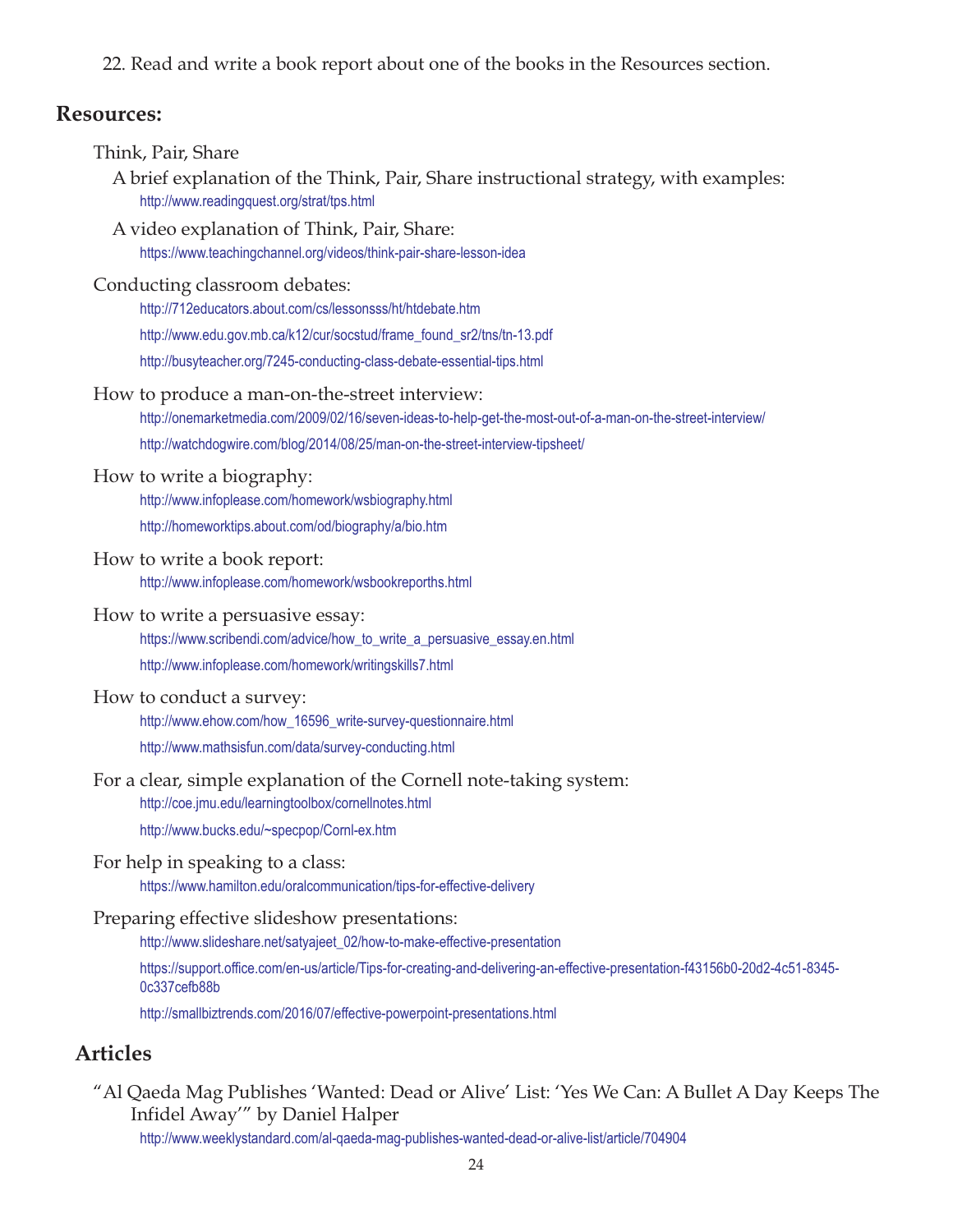- "At United Nations, Organization Of Islamic Cooperation Calls For Ban On Insulting Prophet Muhammad" by Jaweed Kaleem http://www.huffingtonpost.com/2012/09/30/united-nations-organization-of-islamic-cooperation\_n\_1927166.html
- "Court decision on anti-Islam video is potentially hazardous to investigative journalism" by Peter Scheer
	- https://firstamendmentcoalition.org/2014/11/court-decision-on-anti-islam-video-is-potentially-hazardous-to-investigative-journalism/
- "Denmark Criminalizes Free Speech—Selectively" by Judith Bergman http://www.gatestoneinstitute.org/7452/denmark-free-speech-islam
- "Free speech, even when grossly offensive, has to be defended" by Roy Greenslade https://www.theguardian.com/media/greenslade/2016/jan/06/free-speech-charlie-hebdo-pastor-grossly-offensive
- "Freedom Of Speech: We Will Not Cower" by Onkar Ghate https://ari.aynrand.org/issues/government-and-business/individual-rights/Freedom-of-Speech-We-Will-Not-Cower#filter-bar
- "The future belongs to Islam" by Mark Steyn http://www.macleans.ca/culture/the-future-belongs-to-islam/
- "I Am Not Charlie Hebdo" by David Brooks http://www.nytimes.com/2015/01/09/opinion/david-brooks-i-am-not-charlie-hebdo.html?\_r=0
- "The Impact of Islamic Fundamentalism on Free Speech" by Denis MacEoin http://www.gatestoneinstitute.org/8280/islamic-fundamentalism-free-speech
- "Islam v. Free Speech: Twitter Surrenders" by Andrew C. McCarthy http://www.nationalreview.com/article/429190/islam-twitter-and-free-speech
- "Islamic group calls for ban on offending prophet" by Diaa Hadid http://www.huffingtonpost.com/huff-wires/20120929/un-un-general-assembly-islamic-organization/
- "Onward, Mormon Soldiers! Exposing the Hypocrisy of the Liberal Left" by Paul Avallone http://havokjournal.com/nation/onward-mormon-soldiers-exposing-the-hypocrisy-of-the-liberal-left/
- "The U.S. is alone among western democracies in protecting 'hate speech.' Chalk it up to a healthy fear of government censorship." by Peter Scheer https://firstamendmentcoalition.org/2011/03/the-u-s-is-alone-among-western-democracies-in-protecting-hate-speech-chalk-it-up-to-ahealthy-fear-of-government-censorship/

#### **Books**

*America Alone: The End of the World As We Know It* by Mark Steyn *Lights Out: Islam, Free Speech and the Twilight of the West* by Mark Steyn *Freedom vs Islam* by Robert Jameson *The Organization of Islamic Cooperation's Jihad on Free Speech* by Deborah Weiss

## **Organizations**

- First Amendment Coalition http://www.firstamendmentcoalition.org/ http://www.firstamendmentcoalition.org/tag/offensive-speech/
- First Amendment Center http://www.firstamendmentcenter.org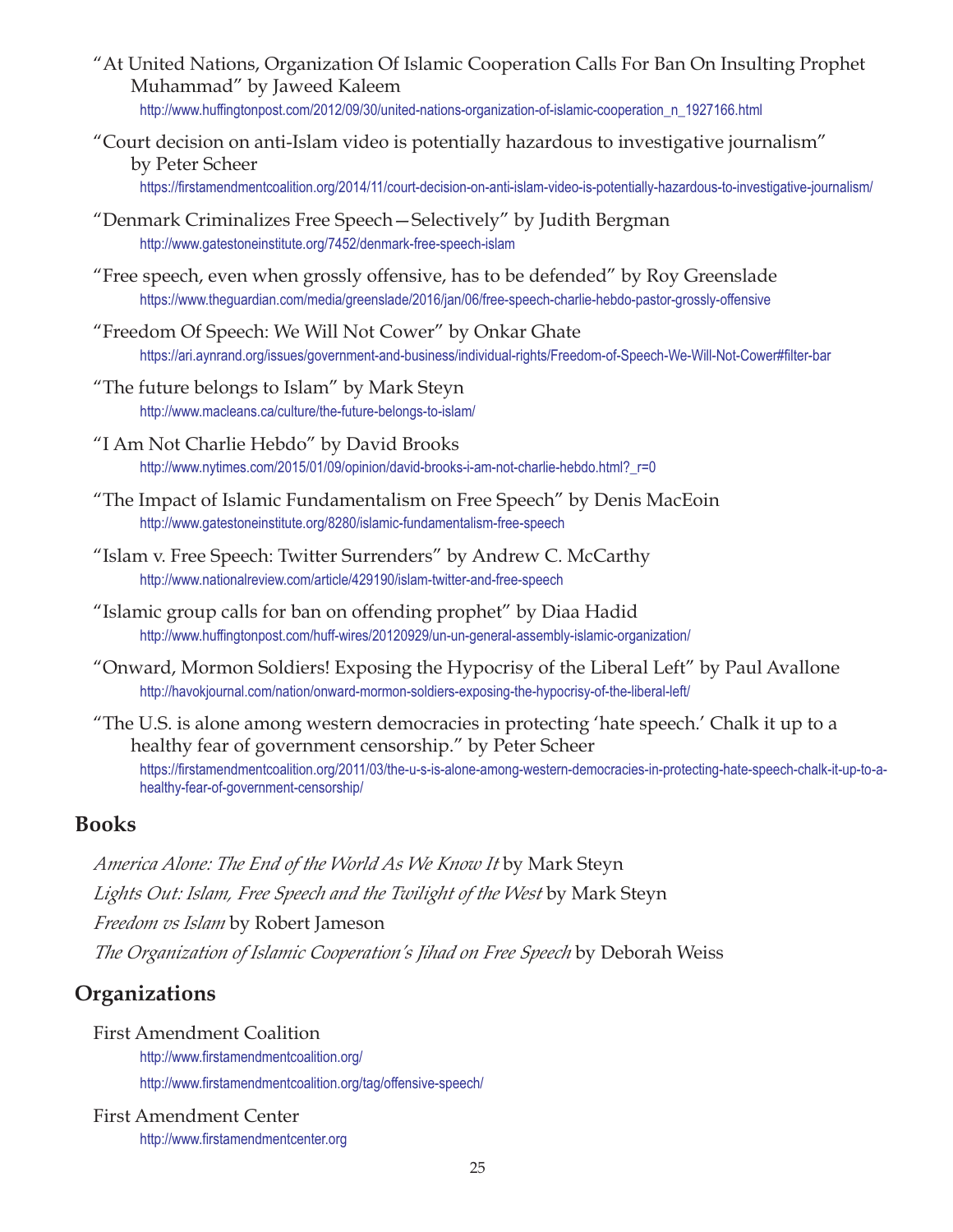Free Molly Norris Foundation http://freemollynorris.org

#### National Coalition Against Censorship http://www.ncac.org/

YouGov: online survey website http://www.YouGov.com

Organisation of Islamic Cooperation http://www.oic-oci.org/oicv3/home/?lan=en

## **Podcast**

The Yaron Brook Show: Charlie Hebdo and the Threat to Free Speech https://ari.aynrand.org/blog/2015/01/12/new-episode-of-the-yaron-brook-show-charlie-hebdo-and-the-threat-to-free-speech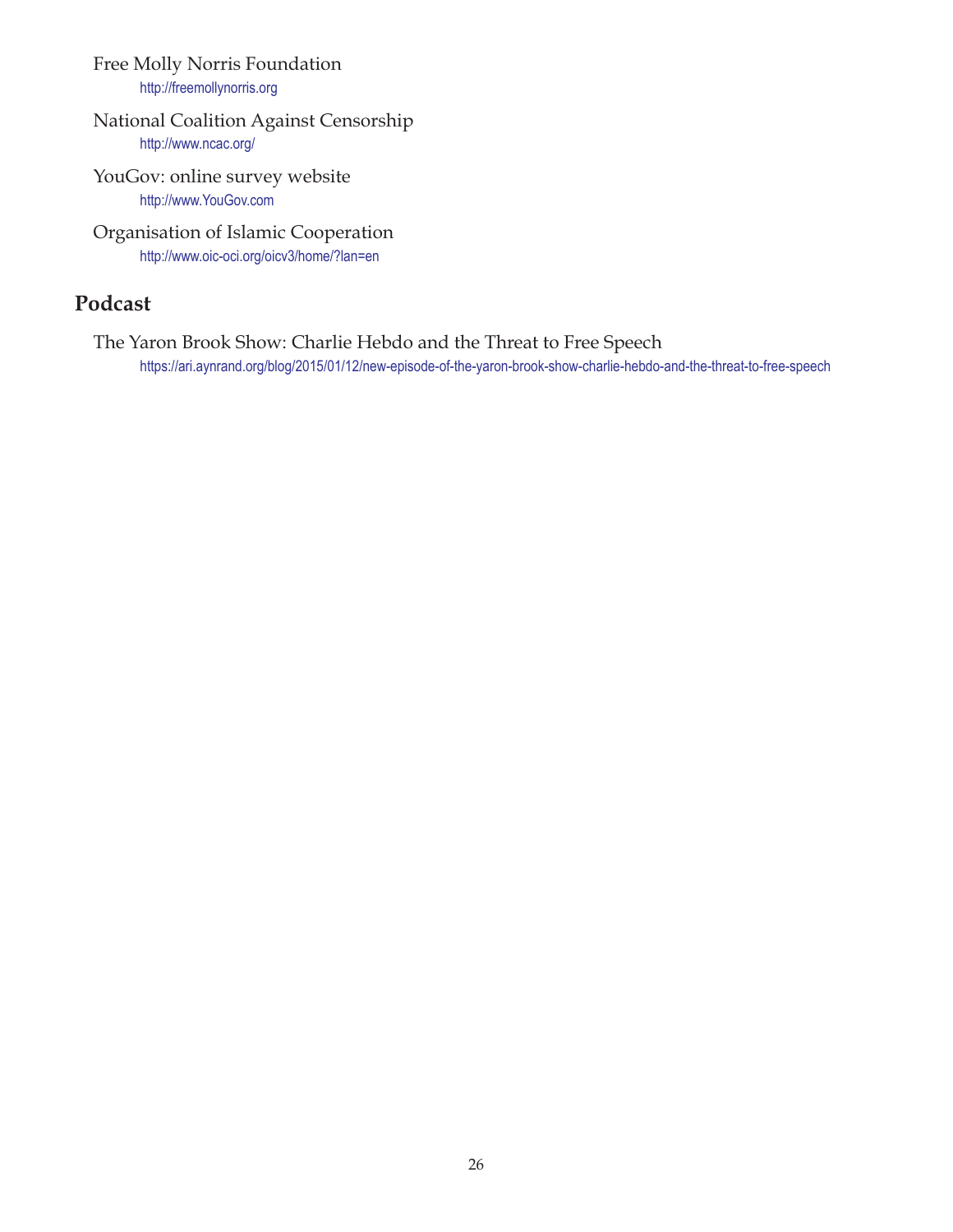| <b>Preview Activity</b>                                           |  |  |  |  |  |
|-------------------------------------------------------------------|--|--|--|--|--|
| Directions: Answer the questions below before watching the video. |  |  |  |  |  |
|                                                                   |  |  |  |  |  |
|                                                                   |  |  |  |  |  |
|                                                                   |  |  |  |  |  |
|                                                                   |  |  |  |  |  |
|                                                                   |  |  |  |  |  |
|                                                                   |  |  |  |  |  |
|                                                                   |  |  |  |  |  |
|                                                                   |  |  |  |  |  |
| <b>Preview Activity</b>                                           |  |  |  |  |  |
| Directions: Answer the questions below before watching the video. |  |  |  |  |  |
|                                                                   |  |  |  |  |  |
|                                                                   |  |  |  |  |  |
|                                                                   |  |  |  |  |  |
|                                                                   |  |  |  |  |  |
|                                                                   |  |  |  |  |  |
|                                                                   |  |  |  |  |  |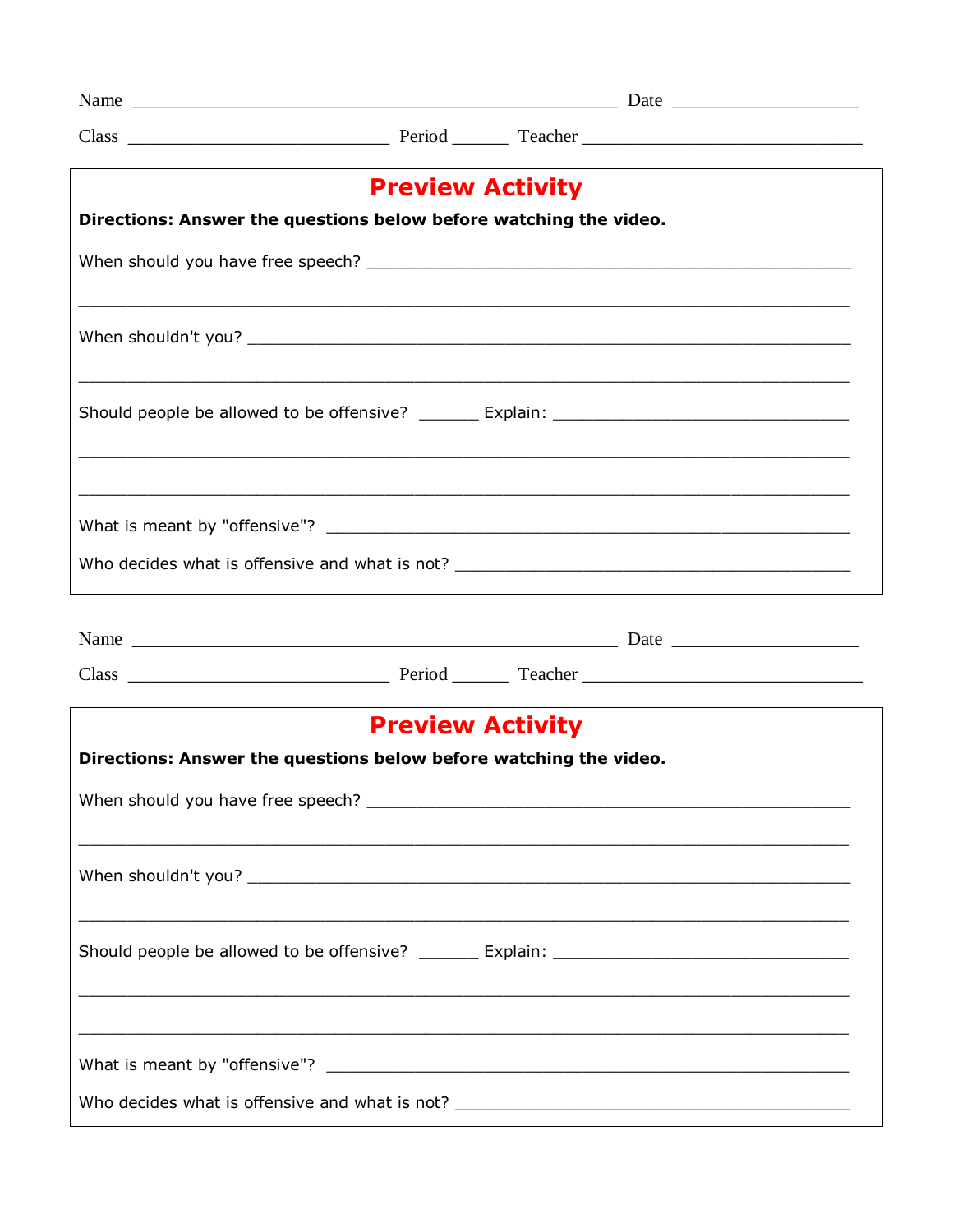# **Threats to Free Speech: Islamic Extremism Pros & Cons Table**

**Directions:** After reviewing the video and discussing it in class, complete the chart below.

| <b>CHOICE</b>                                                                                                                                                                           | <b>PROS</b> | CONS |
|-----------------------------------------------------------------------------------------------------------------------------------------------------------------------------------------|-------------|------|
| Censor ourselves to avoid<br>offending others and bringing<br>harm to ourselves, even on<br>issues we believe are<br>important to discuss.                                              |             |      |
| Speak out on issues that we<br>believe need to be addressed<br>or that we desire to address,<br>even though we realize others<br>might not approve of what we<br>say and might harm us. |             |      |

Which of the two choices above is more important? In a brief paragraph, explain why.

\_\_\_\_\_\_\_\_\_\_\_\_\_\_\_\_\_\_\_\_\_\_\_\_\_\_\_\_\_\_\_\_\_\_\_\_\_\_\_\_\_\_\_\_\_\_\_\_\_\_\_\_\_\_\_\_

\_\_\_\_\_\_\_\_\_\_\_\_\_\_\_\_\_\_\_\_\_\_\_\_\_\_\_\_\_\_\_\_\_\_\_\_\_\_\_\_\_\_\_\_\_\_\_\_\_\_\_\_\_\_\_\_

\_\_\_\_\_\_\_\_\_\_\_\_\_\_\_\_\_\_\_\_\_\_\_\_\_\_\_\_\_\_\_\_\_\_\_\_\_\_\_\_\_\_\_\_\_\_\_\_\_\_\_\_\_\_\_\_

\_\_\_\_\_\_\_\_\_\_\_\_\_\_\_\_\_\_\_\_\_\_\_\_\_\_\_\_\_\_\_\_\_\_\_\_\_\_\_\_\_\_\_\_\_\_\_\_\_\_\_\_\_\_\_\_

\_\_\_\_\_\_\_\_\_\_\_\_\_\_\_\_\_\_\_\_\_\_\_\_\_\_\_\_\_\_\_\_\_\_\_\_\_\_\_\_\_\_\_\_\_\_\_\_\_\_\_\_\_\_\_\_

\_\_\_\_\_\_\_\_\_\_\_\_\_\_\_\_\_\_\_\_\_\_\_\_\_\_\_\_\_\_\_\_\_\_\_\_\_\_\_\_\_\_\_\_\_\_\_\_\_\_\_\_\_\_\_\_

\_\_\_\_\_\_\_\_\_\_\_\_\_\_\_\_\_\_\_\_\_\_\_\_\_\_\_\_\_\_\_\_\_\_\_\_\_\_\_\_\_\_\_\_\_\_\_\_\_\_\_\_\_\_\_\_